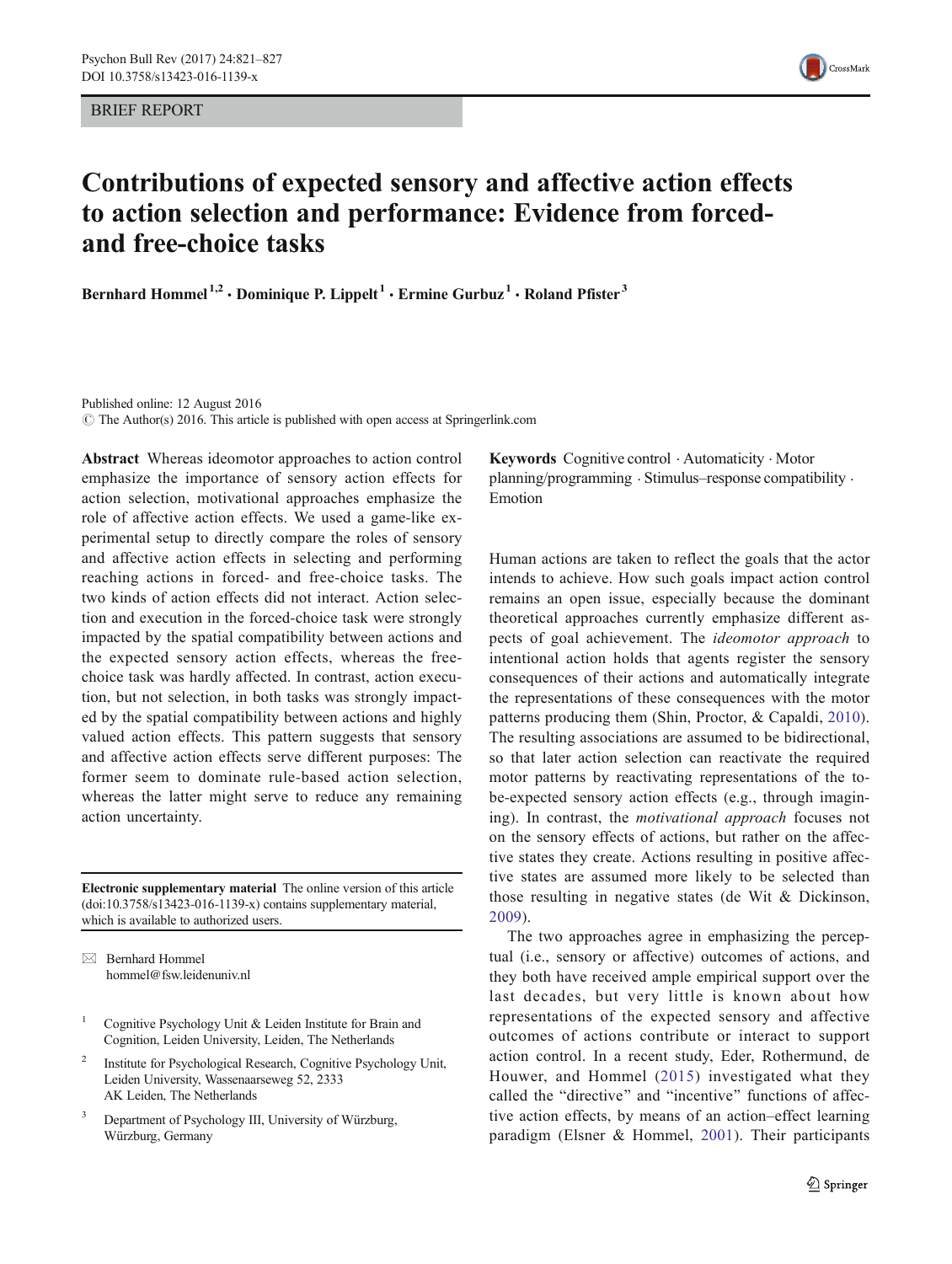first learned to produce a pleasant action effect with one action and an unpleasant effect with another. In a subsequent test phase, the same actions were carried out in response to a neutral feature of affective stimuli. The findings revealed that responses were faster when the irrelevant valence of the stimulus matched the valence of the response outcome. This suggests that representations of the affective action effects were involved in action control by promoting selection of the actions that were expected to produce the same effect. Interestingly, this effect was the same for both pleasant and unpleasant responses, which indicates that the effect was directive and not motivational in nature. However, when the test was carried out with a free-choice task, a clear motivational effect was obtained: Actions with pleasant effects were more often selected than actions with unpleasant effects. Along the same lines, Watson, Wiers, Hommel, and de Wit ([2014\)](#page-6-0) found that satiation on food reward (either Smarties or popcorn) reduced responding on the key associated with this food in a free-choice task that included no foodassociated cues. Interestingly, however, satiation failed to reduce cue-elicited food-seeking when food-associated stimuli were presented in a transfer test. Taken together, these two studies converge in suggesting that, if both sensory and affective action consequences are varied, the expected sensory consequences drive action selection in forced-choice tasks, whereas the expected affective consequences drive action selection in free-choice tasks.

The aim of the present study was to extend the analysis of the roles of sensory and affective action effects to currently unexplored parameters relating to the movement trajectories of reaching actions. Importantly for our purposes, Pfister, Janczyk, Wirth, Dignath, and Kunde ([2014\)](#page-5-0) proposed a game-like setup to investigate the impact of sensory action effects on the kinematics of such reaching actions. Participants moved an avatar by means of a computer mouse from a neutral position toward either the left or the right side of a screen. The avatar would enter a portal that would displace it to the final location, on the same or the opposite side of the screen. The results showed that the moving hand was systematically attracted toward the eventual final location, which demonstrates that this location was actively represented during the action. Furthermore, Dignath, Pfister, Eder, Kiesel, and Kunde [\(2014\)](#page-5-0) reported a similar observation for affective action effects: Movements toward negatively rewarded objects showed systematic deviations toward positively rewarded objects, even if none of the rewards was visible during the reaching action. Hence, both anticipated sensory and anticipated affective action effects have been demonstrated to leave their fingerprints on the trajectories of reaching responses, even though the action effects were not present during action planning and execution.

In the present study, we used the same experimental design, but we combined sensory and affective action effects to study their interplay during action selection and the following movement trajectories. Note that this distinction is not meant to imply discrete processes in terms of planning versus online control; rather, we intended to study the impact of anticipated action effects on movement trajectories, regardless of whether the impact originated early during planning or later during online control. We further contrasted a forced-choice task, in which participants were told which of two actions to execute, and a free-choice task in which they could decide between the two alternatives. In particular, we had participants move an avatar to a portal on the left or the right side of a screen in order to collect a cake of high or low value (negative values were not used, to prevent avoidance-related processes; Eder & Hommel, [2013\)](#page-5-0). The cakes were invisible until the end of the action but always stayed in the same location on the left or the right of the screen. Moreover, the cakes could not be accessed directly, but rather through a portal on the same or the opposite side, as indicated by the status of the portal.

This setup allowed for orthogonally manipulating the two action–effect relationships. For one thing, the location of the cake (the actual action goal) was either spatially compatible or incompatible with the action (i.e., the location to which the avatar was to be moved), depending on the status of the portal. This sort of action–effect compatibility (AEC) was considered to tap into the impact of sensory action effects, and a compatible relation was expected to yield better performance (Pfister et al., [2014](#page-5-0); Wirth, Pfister, Janczyk, & Kunde, [2015\)](#page-6-0). For another, the targeted cake was either low or high in value. This allowed for the manipulation of affective AEC, since the higher-valued cake (which should induce more approach motivation) was either spatially compatible or spatially incompatible with the action. Again, the compatible condition was expected to yield better performance (Dignath et al., [2014](#page-5-0)).

In this setting, both kinds of AEC referred to events that were not present during action execution. Thus, if AEC were to have an effect on any of the measures (reaction times [RTs], movement times [MTs], or trajectory deviations), this would imply that action control processes are affected by and/or operate on representations of action effects (i.e., possible sensory or affective action goals). In most trials  $(67 \%)$ , a stimulus would indicate the cake to be collected, which rendered the task a forced-choice task. In the remaining trials (33 %), the stimulus would leave the choice to the participant, which rendered the task a free-choice task. Given the findings of Watson et al. [\(2014\)](#page-6-0) and Eder et al. ([2015\)](#page-5-0), one would expect that sensory and affective forms of AEC would impact action control in an additive fashion, but that sensory effects might dominate in the forced-choice task and affective effects dominate in the free-choice task. We were particularly interested to see whether this pattern of results would emerge for MTs and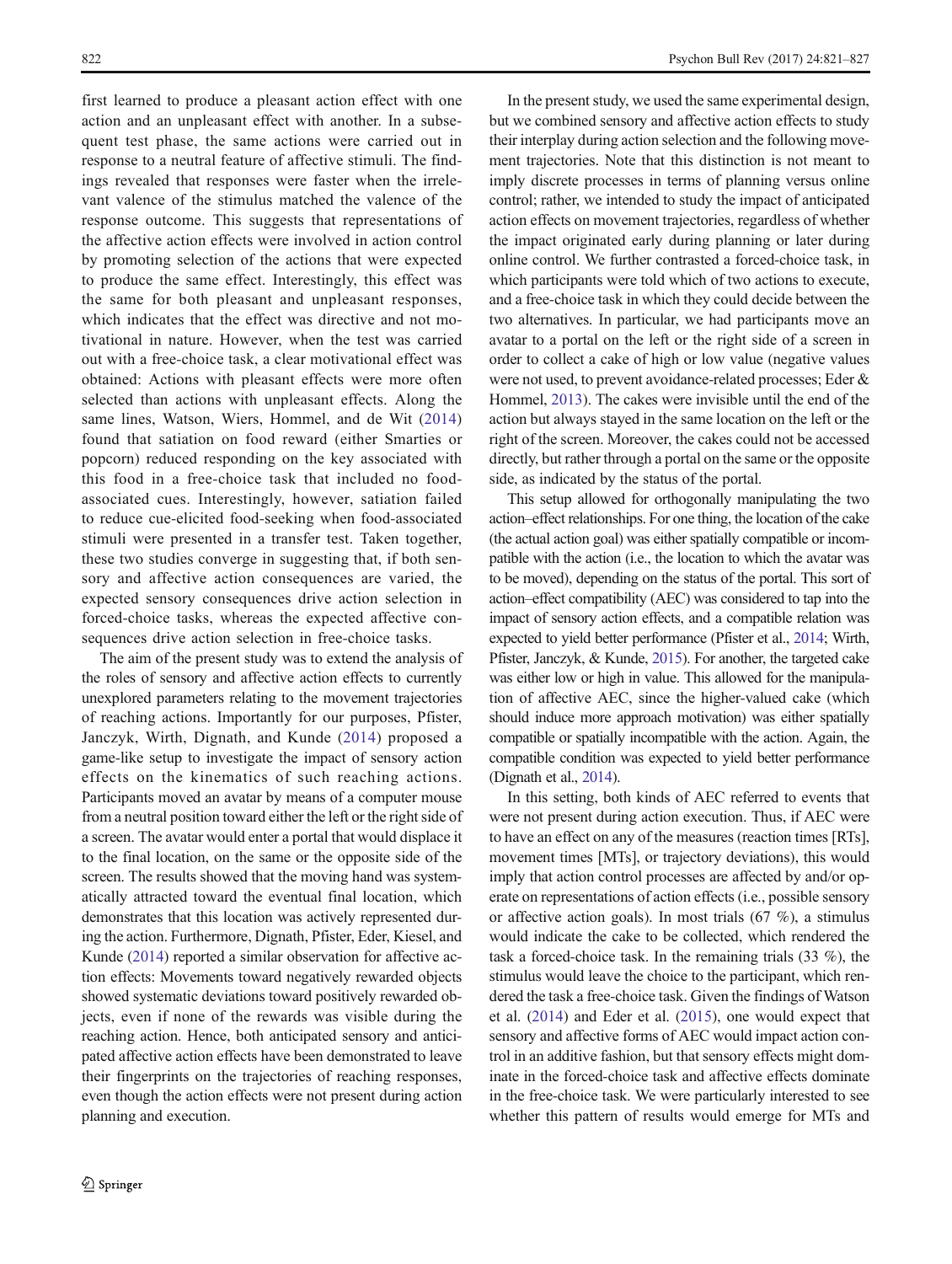trajectory deviations, which would indicate an impact on action execution.

# Method

#### Participants

We recruited 45 participants, of whom four were excluded from further analysis because of high error rates (>20 %) on forced-choice trials, and a further six were excluded because they did not go for the low reward on any of the free-choice trials (i.e., they chose the high reward in all free-choice trials, leading to empty design cells). The mean age for the remaining 35 participants (24 females, 11 males) was 21.7 years (SD = 2.78). Participants received a combination of course credit and a small amount of money that depended on their performance (€3.50–€5.50, depending on performance). All participants were naive regarding the hypotheses of the experiment.

# **Materials**

The stimuli used in the experiment were adapted from the computer game Portal ([www.thinkingwithportals.com](http://www.thinkingwithportals.com/); see Fig. [1a](#page-3-0)). All stimuli were presented on a 16-in. screen with a resolution of  $1,024 \times 768$ , running at 60 Hz. The stimulus screen consisted of two walls (height  $= 1.8$  cm), each distanced about 4.2 cm from the wall midline to the upper and lower borders of the screen, respectively, resulting in a distance of 14 cm between the walls. The lower wall contained one door in the middle  $(2.5 \text{ cm} \times 2.2 \text{ cm})$ , whereas the upper wall had two doors located 8.3 cm from the left and right screen borders. In front of the two upper doors were two portals  $(1.3 \text{ cm} \times 2.4 \text{ cm})$ , appearing 2.1 cm below each door. These portals could be marked with either a cross on a red background or a check mark on a green background, indicating the status of the portal. The distance between the start position and each of the portals was approximately 13.7 cm. Participants operated a standard computer mouse, and the mouse cursor was replaced by a schematic avatar (0.7 cm  $\times$  1.5 cm).

Imperative stimuli appeared in the center of the upper wall  $(2.5 \text{ cm} \times 2.8 \text{ cm})$  as soon as the lower door was opened by the participant. Either an imperative stimulus required the participants to collect one or the other virtual cake ("Red Cake!" or "Yellow Cake!"), or the choice was left up to the participant ("Choose a cake!"). At the top center of the screen a small counter was presented, displaying how much money the participant had won so far.

Before the experimental task, participants further completed the English version of the Behavioral Inhibition/Approach System (BIS/BAS) to assess their dispositional BIS and BAS sensitivities (Carver & White, [1994\)](#page-5-0). For the present study, we were interested only in the Responsiveness to Reward subscale of this questionnaire (see Muhle-Karbe & Krebs, [2012,](#page-5-0) for a similar approach).

#### Procedure

Participants went through a short tutorial that familiarized them with the setup and explained the meanings of the different elements. The participants were instructed that each door would reveal either a red or a yellow cake (counterbalanced across participants), which they were to collect depending on the stimulus. They were also informed that the locations of the cakes would not change throughout the experiment. They learned that they would have to use the portals to teleport an avatar to the cake locations, but that the portals could be turned on (signaling teleporting to the opposite side), indicated by a checkmark on a green background, or off (signaling teleporting to the same side), indicated by a cross on a red background. Participants were told that they could earn a small amount of money for each cake they collected, but that one color (counterbalanced) was worth 0.5 eurocents, and the other 2.5 eurocents, per cake. They were encouraged to collect the low- and high-reward cakes with about equal frequencies on free-choice trials, but it was explained that they were not obliged to do so.

Before each trial the avatar appeared below the lower wall, and participants were given time to check the portal status. To start the actual trial, they moved the avatar to the front door and waited for 500 ms. Then the door opened, and an imperative stimulus appeared in the center of the upper wall instructed the participant which cake to collect. Participants had to collect the cake within 2,000 ms or they were presented with a feedback message that they were too slow. From the moment that the imperative stimulus appeared and onward, the cursor position was recorded until the end of the trial, with a sampling rate of at least 250 Hz (depending on current CPU load).

Upon reaching a portal, the avatar was teleported to the corresponding door. If participants collected the correct cake, they saw their avatar with a happy face and the cake in its hands, but collecting the incorrect cake resulted in a sad-looking avatar. Additionally, collecting the correct cake added the amount of earned money to a counter presented in the top center of the screen. This feedback stayed on screen for 2,000 ms, and mouse movements no longer affected the display. Finally the display was cleared, and the next trial started after 1,000 ms.

Participants went through one practice block and four experimental blocks of 60 trials each. Each block was followed by a short break that provided participants with feedback regarding their average RT, number of errors, and how much money they had won up to that point.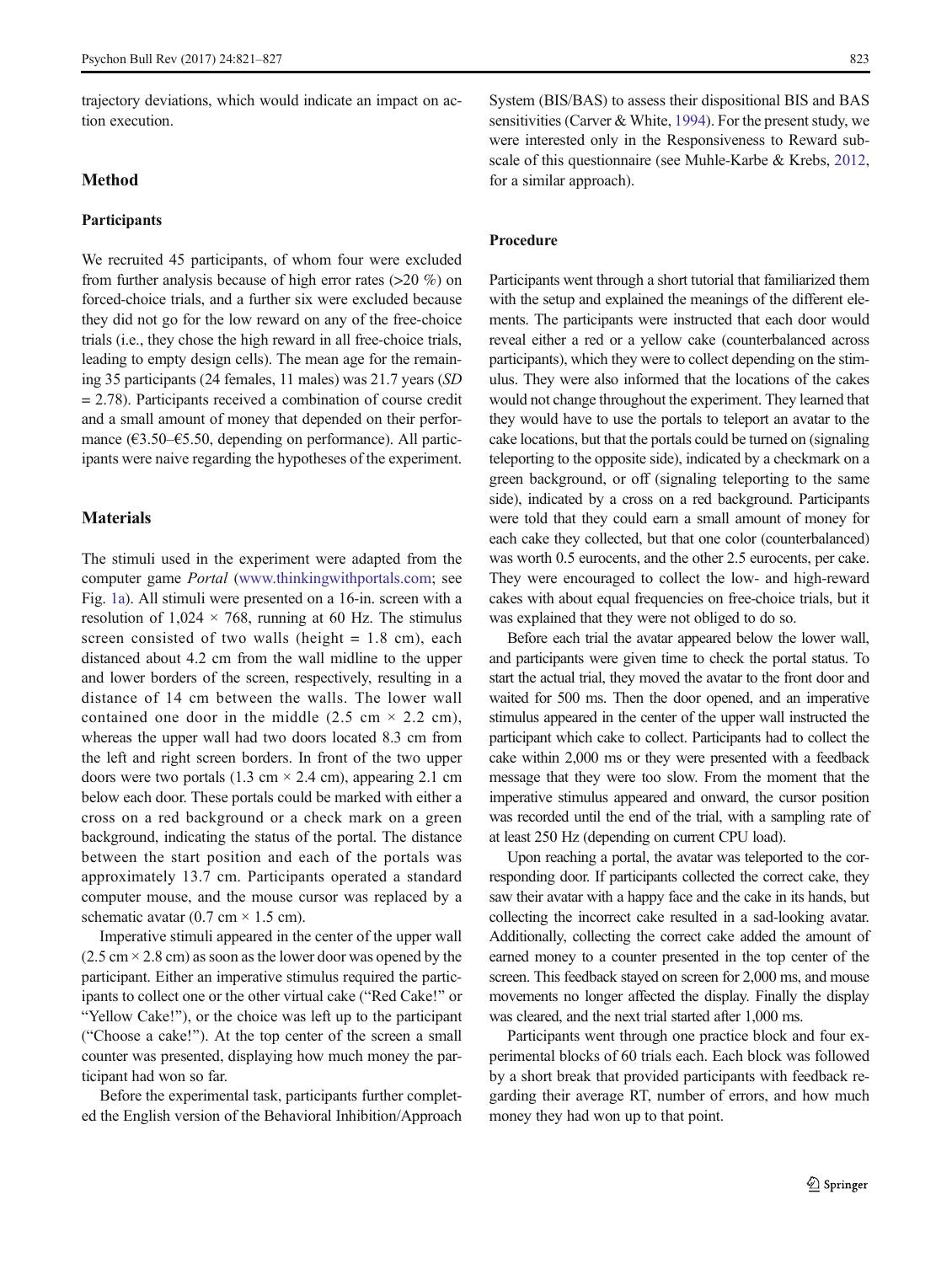<span id="page-3-0"></span>

Fig. 1 Experimental design and results. (a) Participants controlled a virtual avatar by moving the computer mouse. In each trial, they collected a cake that yielded either high or low reward (2.5 vs. 0.5 eurocents). The cakes were located behind a left or a right door, and the doors were accessed via portals that teleported the avatar either to the adjacent door (portals off) or to the door on the opposite side of the display (portals on). This allowed us to manipulate affective action– effect compatibility (AEC) and sensory AEC independently from one another: Movements toward the high- versus the low-reward cake implied

#### Data treatment

RTs were measured from the presentation of the imperative stimulus until the avatar had left its starting position, whereas MTs were measured from that point until the cursor hit the border of a portal. Trajectory data were analyzed offline after time normalization to 101 steps, with movements to the left being mirrored on the vertical axis to allow for aggregation across both movement directions (for details, see Pfister et al., [2014\)](#page-5-0). From the interpolated data, we computed the (maximum) absolute distances (MADs) and areas under the curve (AUCs) relative to a straight line from start to endpoint of the movement. Deviations away from the targeted portal were counted as positive values, and we expected the MADs and AUCs to be affected in similar ways. We chose to analyze both (ideally converging) measures in order to overcome possible pitfalls of the individual measures, with MAD being influenced more heavily by outliers within a trajectory, and AUC being influenced by possible compensating movements after a trajectory deviation (see Pfister, Wirth, Schwarz, Steinhauser, & Kunde, [2016\)](#page-5-0).

compatible versus incompatible affective AEC relations, whereas portals that were switched off versus on implied compatible versus incompatible sensory AEC relations. (b–e) The remaining panels show reaction times  $(RT; b)$ , movement times  $(MT; c)$ , areas under the curve  $(AUC; d)$ , and maximum absolute distances (MAD; e) as a function of affective and sensory forms of AEC. Results are shown separately for forced-choice and free-choice actions. Error bars indicate standard errors of the paired differences ( $SE_{\text{PD}}$ ; Pfister & Janczyk, [2013](#page-5-0)), computed separately for each sensory AEC effect

For all analyses, we removed trials with errors (3.7 %) and trials following errors. We further discarded all trials as outliers if any measure deviated from the respective cell mean by more than 2.5 standard deviations (4.8 %). All four variables were analyzed by means of 2 (Task: free vs. forced choice)  $\times$  2 (Sensory AEC)  $\times$  2 (Affective AEC) analyses of variance (ANOVAs) for repeated measures (see the Supplementary Material, Tables S1 and S2, for descriptive statistics and a detailed list of all ANOVA tables).

# Hypotheses

We tested three key hypotheses. First, we expected sensory AEC to have a stronger effect in the forced-choice than in the free-choice task, which would be reflected in significant interactions of sensory AEC and task. Second, we expected affective AEC to have a strong impact on the free-choice task (though not necessarily more pronounced than in the forcedchoice task), which would be reflected in either a significant main effect of affective AEC or an interaction of affective AEC and task. Finally, we predicted that sensory AEC and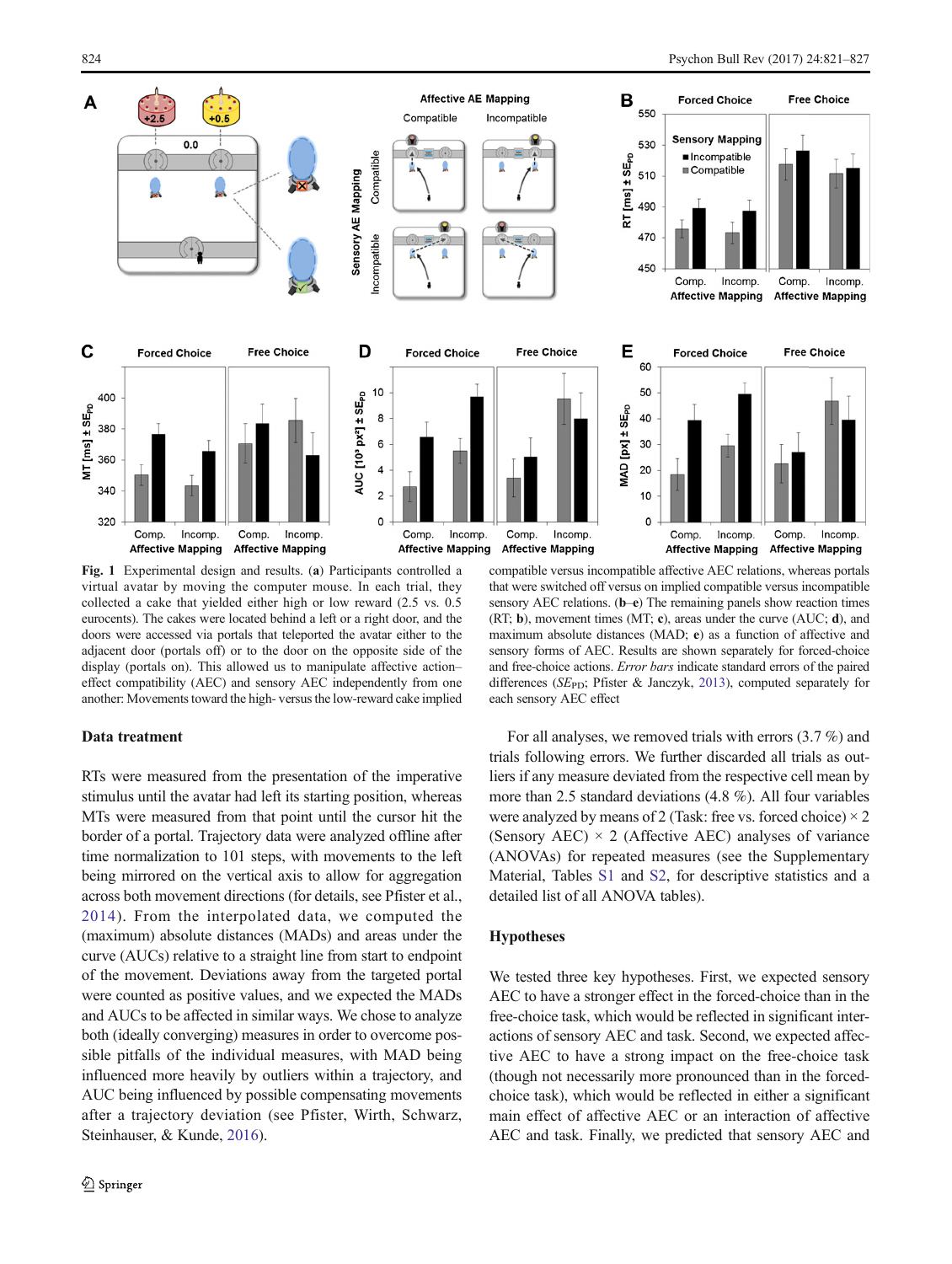affective AEC would combine in an additive fashion; that is, we predicted that the corresponding interaction would return nonsignificant results. As was outlined in the introduction, we were mainly interested in the three postinitiation measures (MT, MAD, and AUC) for all three hypotheses.

# Results

The mean RTs and MTs for the eight conditions are shown in Fig. [1b and c,](#page-3-0) and d and e show the corresponding AUC and MAD results. In the free-choice task, the higher-valued cake was chosen more often than the lower-valued cake (64 vs. 36 %; cf. Watson et al., [2014\)](#page-6-0), indicating that the different rewards did induce corresponding motivational tendencies (note that these numbers do not include participants who went exclusively for the higher-valued cake).

Sensory AEC affected all four measures, indicating longer RTs,  $F(1, 34) = 6.51$ ,  $p = .015$ ,  $\eta_p^2 = .161$ , and MTs,  $F(1, 34) =$ 5.91,  $p = .020$ ,  $\eta_p^2 = .148$ , and more pronounced AUC,  $F(1, 34)$  $= 5.56, p = .024, \eta_p^2 = .140, \text{ and MAD}, F(1, 34) = 5.89, p =$ .021,  $\eta_p^2 = .148$ , for incompatible than for compatible trials. For the three postinitiation measures (MT, AUC, and MAD), this effect was modified by task, indicating that (as separate ANOVAs confirmed), the sensory AEC effect was restricted to the forced-choice task, and not significant in the free-choice task: MT,  $F(1, 34) = 10.16$ ,  $p = .003$ ,  $\eta_p^2 = .230$ ; AUC,  $F(1, 34)$  $= 8.66, p = .006, \eta_p^2 = .203; \text{MAD}, F(1, 34) = 11.34, p = .002,$  $\eta_p^2$  = .250. Descriptively, a similar pattern emerged for RTs, though the interaction of AEC and task failed to reach significance for this measure,  $F(1, 34) = 1.08$ ,  $p = .306$ ,  $\eta_p^2 = .031$ .

Affective AEC produced main effects on AUC,  $F(1, 34) =$ 8.83,  $p = .005$ ,  $\eta_p^2 = .206$ , and MAD,  $F(1, 34) = 7.18$ ,  $p = .011$ ,  $\eta_p^2$  = .174, indicating more deviations toward the highervalued cake. This effect was not modified by task,  $p_s > .25$ (note that in the free-choice task, high-reward trials were more frequent than low-reward trials). We observed no interaction of sensory and affective AEC for either measure, ps > .126 (see Table S2 in the Supplementary Material for all four relevant ANOVA tables).

Finally, main effects of task indicated that both RTs, F(1, 34) = 40.00,  $p < .001$ ,  $\eta_p^2 = .540$ , and MTs,  $F(1, 34) = 5.41$ ,  $p$  $= .026, \eta_p^2 = .137$ , were longer for free-than for forced-choice trials—a common finding (Berlyne, [1960](#page-5-0)). We did not find any significant correlations between reward responsiveness and any of the effects described above.

# Discussion

Three findings are of particular relevance. First, we found no indication of any direct interaction between sensory and affective AEC, which supports the assumption of Eder et al.

[\(2015\)](#page-5-0) that sensory and affective action effects impact action control in an additive fashion.

Second, the impact of sensory AEC was mainly (or, in the postselection measures, exclusively) present in the forcedchoice task. This is consistent with the observation of Watson et al. ([2014](#page-6-0)) that cues related to the sensory representations of action goals have a stronger impact on stimulusdriven decision-making, where they can fully compensate for the loss of any motivational support for an action outcome (as through satiation). It is interesting to see that this impact goes beyond action selection, but also keeps pulling the action toward the location of the intended outcome (Pfister et al., [2014\)](#page-5-0). This observation is in line with previous observations on the influence of anticipated auditory action effects on the accuracy and trajectory of sequential movements in timing tasks (Keller & Koch, [2006](#page-5-0); Keller, Dalla Bella, & Koch, [2010](#page-5-0)). Both findings suggest that action selection is not a discrete process with a defined ending, which fits with ideomotor ideas that selecting an action implies a bias toward its execution, without necessarily stopping competition from alternative actions (Hommel, [2009](#page-5-0)). Rather, the conflict between alternative goals seems to stay active until the action is completed, which is consistent with the observation that stimulus–response compatibility effects can be obtained even in the absence of any response uncertainty (Hommel, [1996\)](#page-5-0). It is also worth noting that sensory AEC was manipulated in a trial-to-trial fashion in the present design, adding to the growing body of evidence suggesting that corresponding effect anticipations can be controlled flexibly to account for the current context (Ansorge, [2002;](#page-5-0) Gaschler & Nattkemper, [2012;](#page-5-0) Pfister, Kiesel, & Melcher, [2010](#page-5-0); Zwosta, Ruge, & Wolfensteller, [2013\)](#page-6-0).

Third, affective AEC had no impact on the temporal variables (RT, MT), but only on the spatial attraction of the corresponding trajectories. We consider the first part of this observation less interesting than the second part, because RT effects may well be obtained under conditions that (a) optimize the experimental design toward this measure and (b) render affective outcomes more salient—such as by using negative affective effects (Beckers, De Houwer, & Eelen, [2002;](#page-5-0) Eder et al., [2015\)](#page-5-0). Importantly, however, the second part indicates that both tasks were affected alike, suggesting that affective action effects exerted a robust attraction effect on behavior—much as they did in the study by Dignath et al. ([2014](#page-5-0)). The independence of sensory and affective effects further suggests that these effects play different roles in action control. If we assume that representations of sensory action effects serve to select and maintain the actions that realize intended outcomes, the role of affective action effects may consist in (a) reducing uncertainty that sensory effects cannot eliminate, and/or (b) choosing the most "attractive" (Damasio, Tranel, & Damasio, [1991\)](#page-5-0) or energy-saving (Rosenbaum, Meulenbroek, Vaughan, & Jansen, [2001](#page-5-0)) among multiple equally suited action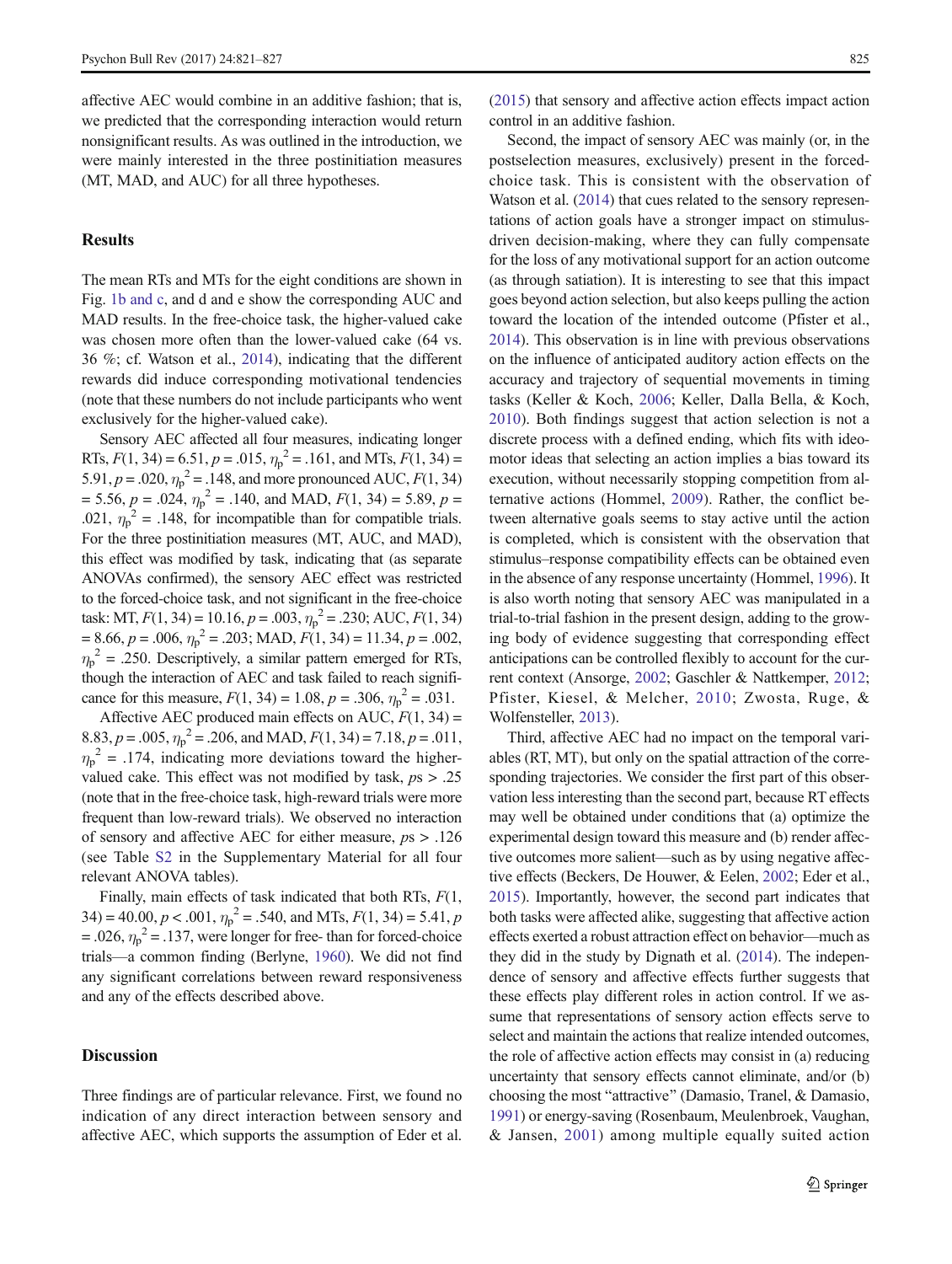<span id="page-5-0"></span>alternatives. Considering that sensory action effects commonly underspecify the precise kinematics of actions and that freechoice tasks include more uncertainty than forced-choice tasks, this division of labor would account for our present findings.

The assumption of independent mechanisms for sensory and affective action effects also seems to fit well with recent findings on adaptation to cognitive and affective conflict, respectively. More often than not, such studies have reported absent acrosstask adaptation effects between cognitive conflict (as evoked in the Simon task) and affective conflict (as evoked by valencebased interruption; Kunde, Augst, & Kleinsorge, 2012; Wirth, Pfister, & Kunde, [2016](#page-6-0)), even in settings that yielded reliable across-task adaptation effects for two different cognitive conflict tasks (Funes, Lupiáñez, & Humphreys, 2010; Torres-Quesada, Funes, & Lupiáñez, 2013). At the same time, however, adaptation to cognitive conflict has been shown to be susceptible to general emotional states (van Steenbergen, Band, & Hommel 2009, 2010). This might be taken to suggest that more sustained emotional states, such as one's current mood or reward context, might yield a corresponding pattern of results regarding the processing of sensory action effects. Results in accordance with this speculation can indeed be found in the literature (Muhle-Karbe & Krebs, 2012), though this issue certainly awaits further investigation.

Open Access This article is distributed under the terms of the Creative Commons Attribution 4.0 International License (http:// creativecommons.org/licenses/by/4.0/), which permits unrestricted use, distribution, and reproduction in any medium, provided you give appropriate credit to the original author(s) and the source, provide a link to the Creative Commons license, and indicate if changes were made.

# References

- Ansorge, U. (2002). Spatial intention–response compatibility. Acta Psychologica, 109, 285–299. doi[:10.1016/S0001-6918\(01\)00062-2](http://dx.doi.org/10.1016/S0001-6918(01)00062-2)
- Beckers, T., De Houwer, J., & Eelen, P. (2002). Automatic integration of non-perceptual action effect features: The case of the associative affective Simon effect. Psychological Research, 66, 166–173.
- Berlyne, D. E. (1960). Conflict, arousal and curiosity. New York: McGraw-Hill.
- Carver, C. S., & White, T. L. (1994). Behavioral inhibition, behavioral activation, and affective responses to impending reward and punishment: The BIS/BAS Scales. Journal of Personality and Social Psychology, 67, 319–333. doi[:10.1037/0022-3514.67.2.319](http://dx.doi.org/10.1037/0022-3514.67.2.319)
- Damasio, A. R., Tranel, D., & Damasio, H. C. (1991). Somatic markers and the guidance of behaviour: Theory and preliminary testing. In H. S. Levin, H. M. Eisenberg, & A. L. Benton (Eds.), Frontal lobe function and dysfunction (pp. 217–229). Oxford: Oxford University Press.
- de Wit, S., & Dickinson, A. (2009). Associative theories of goal-directed behaviour: A case for animal–human translational models. Psychological Research, 73, 463–476. doi[:10.1007/s00426-009-0230-6](http://dx.doi.org/10.1007/s00426-009-0230-6)
- Dignath, D., Pfister, R., Eder, A. B., Kiesel, A., & Kunde, W. (2014). Something in the way she moves: Movement trajectories reveal dynamics of self-control. Psychonomic Bulletin & Review, 21, 809–816. doi[:10.3758/s13423-013-0517-x](http://dx.doi.org/10.3758/s13423-013-0517-x)
- Eder, A. B., & Hommel, B. (2013). Anticipatory control of approach and avoidance: An ideomotor approach. Emotion Review, 5, 275–279.
- Eder, A. B., Rothermund, K., de Houwer, J., & Hommel, B. (2015). Directive and incentive functions of affective action consequences: An ideomotor approach. Psychological Research, 79, 630–649.
- Elsner, B., & Hommel, B. (2001). Effect anticipation and action control. Journal of Experimental Psychology: Human Perception and Performance, 27, 229–240. doi[:10.1037/0096-1523.27.1.229](http://dx.doi.org/10.1037/0096-1523.27.1.229)
- Funes, M. J., Lupiáñez, J., & Humphreys, G. (2010). Sustained vs. transient cognitive control: Evidence of a behavioral dissociation. Cognition, 114, 338–347.
- Gaschler, R., & Nattkemper, D. (2012). Instructed task demands and utilization of action effect anticipation. Frontiers in Cognition, 3, 578. doi[:10.3389/fpsyg.2012.00578](http://dx.doi.org/10.3389/fpsyg.2012.00578)
- Hommel, B. (1996). S–R compatibility effects without response uncertainty. Quarterly Journal of Experimental Psychology, 49A, 546–571. doi[:10.1080/713755643](http://dx.doi.org/10.1080/713755643)
- Hommel, B. (2009). Action control according to TEC (theory of event coding). Psychological Research, 73, 512–526. doi[:10.1007/s00426-](http://dx.doi.org/10.1007/s00426-009-0234-2) [009-0234-2](http://dx.doi.org/10.1007/s00426-009-0234-2)
- Keller, P., & Koch, I. (2006). The planning and execution of short auditory sequences. Psychonomic Bulletin & Review, 13, 711-716.
- Keller, P. E., Dalla Bella, S., & Koch, I. (2010). Auditory imagery shapes movement timing and kinematics: Evidence from a musical task. Journal of Experimental Psychology: Human Perception and Performance, 36, 508–513. doi[:10.1037/a0017604](http://dx.doi.org/10.1037/a0017604)
- Kunde, W., Augst, S., & Kleinsorge, T. (2012). Adaptation to (non)valent task disturbance. Cognitive, Affective, & Behavioral Neuroscience, 12, 644–660. doi[:10.3758/s13415-012-0116-8](http://dx.doi.org/10.3758/s13415-012-0116-8)
- Muhle-Karbe, P. S., & Krebs, R. M. (2012). On the influence of reward on action–effect binding. Frontiers in Psychology, 3, 450. doi[:10.3389](http://dx.doi.org/10.3389/fpsyg.2012.00450) [/fpsyg.2012.00450](http://dx.doi.org/10.3389/fpsyg.2012.00450)
- Pfister, R., & Janczyk, M. (2013). Confidence intervals for two sample means: Calculation, interpretation, and a few simple rules. Advances in Cognitive Psychology, 9, 74–80. doi[:10.2478/v10053-008-0133-x](http://dx.doi.org/10.2478/v10053-008-0133-x)
- Pfister, R., Janczyk, M., Wirth, R., Dignath, D., & Kunde, W. (2014). Thinking with portals: Revisiting kinematic cues to intention. Cognition, 133, 464–473. doi:[10.1016/j.cognition.2014.07.012](http://dx.doi.org/10.1016/j.cognition.2014.07.012)
- Pfister, R., Kiesel, A., & Melcher, T. (2010). Adaptive control of ideomotor effect anticipations. Acta Psychologica, 135, 316–322. doi[:10.1016/j.](http://dx.doi.org/10.1016/j.actpsy.2010.08.006) [actpsy.2010.08.006](http://dx.doi.org/10.1016/j.actpsy.2010.08.006)
- Pfister, R., Wirth, R., Schwarz, K. A., Steinhauser, M., & Kunde, W. (2016). Burdens of non-conformity: Motor execution reveals cognitive conflict during deliberate rule violations. Cognition, 147, 93–99. doi[:10.1016/j.](http://dx.doi.org/10.1016/j.cognition.2015.11.009) [cognition.2015.11.009](http://dx.doi.org/10.1016/j.cognition.2015.11.009)
- Rosenbaum, D. A., Meulenbroek, R. G., Vaughan, J., & Jansen, C. (2001). Posture-based motion planning: Applications to grasping. Psychological Review, 108, 709–734. doi[:10.1037/0033-295X.108.4.709](http://dx.doi.org/10.1037/0033-295X.108.4.709)
- Shin, Y. K., Proctor, R. W., & Capaldi, E. J. (2010). A review of contemporary ideomotor theory. Psychological Bulletin, 136, 943–974. doi[:10.1037/a0020541](http://dx.doi.org/10.1037/a0020541)
- Torres-Quesada, M., Funes, M. J., & Lupiáñez, J. (2013). Dissociating proportion congruent and conflict adaptation effects in a Simon–Stroop procedure. Acta Psychologica, 142, 203–210.
- van Steenbergen, H., Band, G. P. H., & Hommel, B. (2009). Reward counteracts conflict adaptation: Evidence for a role of affect in executive control. Psychological Science, 20, 1473–1477. doi[:10.1111/j.1467-](http://dx.doi.org/10.1111/j.1467-9280.2009.02470.x) [9280.2009.02470.x](http://dx.doi.org/10.1111/j.1467-9280.2009.02470.x)
- van Steenbergen, H., Band, G. P. H., & Hommel, B. (2010). In the mood for adaptation: How affect regulates conflict-driven control. Psychological Science, 21, 1629–1634.